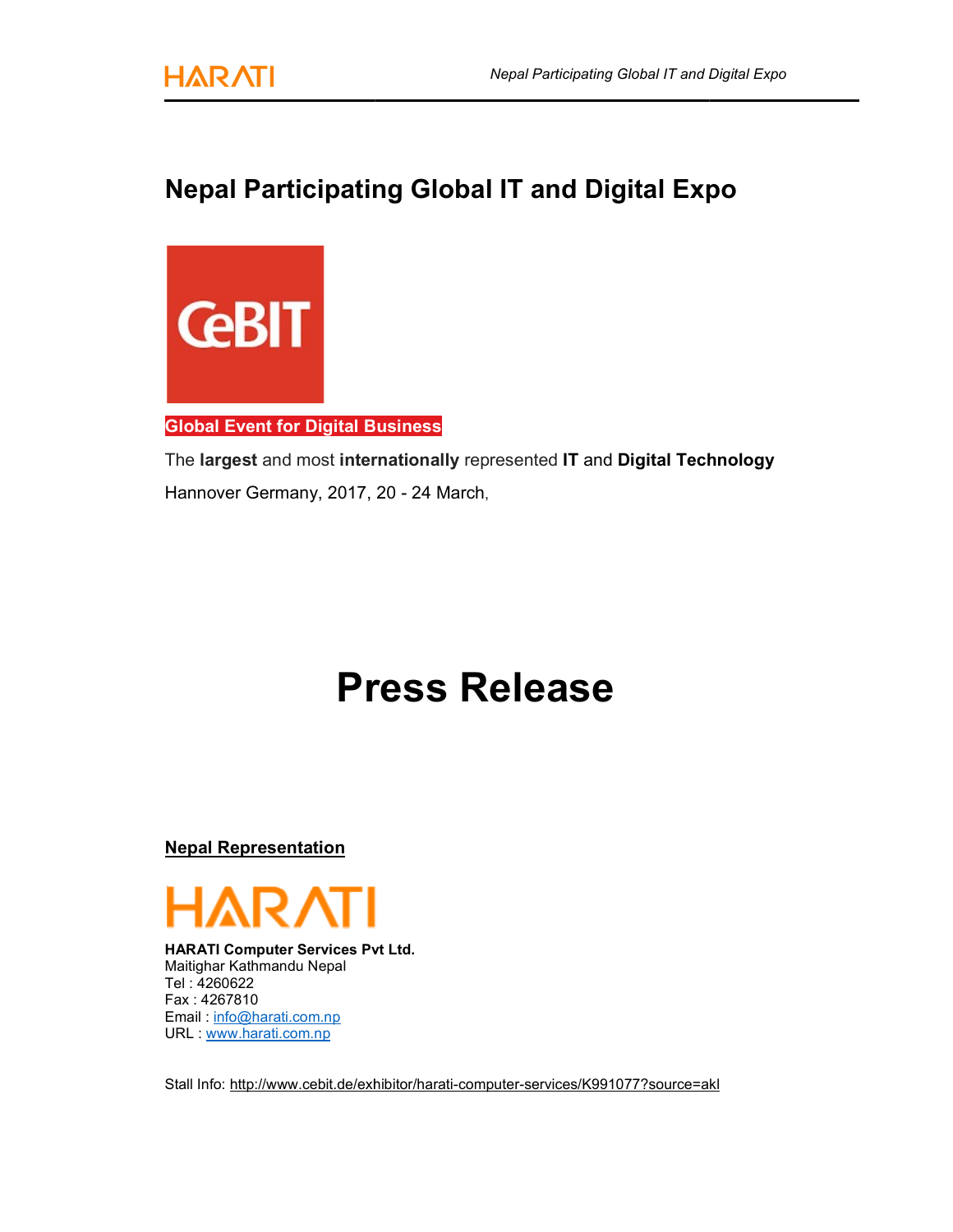हारती कम्प्युटर सर्भिस प्रा.लि. सूचना, प्रविधि तथा डिजिटल प्रविधिमा विगत १७ वर्षदेखि नेपालमा वेस भई काम<sup>े</sup>गरिरहेको कम्पनी हो । हारतीले विभिन्न नयाँ प्रविधिलाई अंगाली सफ्**टवेयर विकास तथा सूचना प्रविधिसंग सम्वन्धित** हार्डवेयर. जिआईएस डिजिटल सेक्युरिटी सम्वन्धि विभिन्न प्रविधिहरुसंग सम्वन्धित कामहरु गरिरहेको छ । हारतीले आफना विविध सेवाहरु नेपालबाट विस्तार गरी अमेरिका र स्पेनसम्म पुयाउन पनि सफल भईसकेको छ । र यी दुवै देशमा आफ्नो कार्यालहरु विस्तार भईसकेको छ ।

हारतीका यिनै सेवाहरु आज थप विस्तार गर्न र नयाँ मानचित्र कोर्न यही मार्च २० देखि २४ सम्म जर्मनीको ह्यानोभर शहरमा हुने "CEBIT- Global Event for  $Diqital$  Business" नामक सचना तथा डिजिटल प्रविधि सम्वन्धि महामेलामा प्रदर्शक भई भाग लिन जान लागीहरेको छ । CEBIT सचना तथा प्रविधि सम्वन्धि हने मेलाहरुमा पहिलो श्रेणीमा आउने मेला हो र यस सम्वन्धि काम गर्ने विश्व विख्यात कम्पनीहरु आफना नयाँ बस्त, सेवा तथा प्रविधिहरु प्रदर्शनी गर्ने गर्दछन । माक्रोसफट, गगल, सेल्सफोर्स र एसएपी जस्ता विश्वविख्यात कम्पनीहरु आफना उत्पादनहरुको प्रदर्शनी तथा प्रबर्द्धनको लागि मेलामा भागलिने गर्छन । मेलामा यस सम्वन्धि विशेषज्ञहरुबाट गोष्ठी तथा सेमिनारहरु पनि हने गर्छन ।

नेपालबाट हारती नै पहिलो पटक यस महामेलामा भागलिन गईरहेको छ र हारतीका आफुना सेवा तथा विकास भएका सफुवेयरहरुलाई उक्त मेलामा प्रदर्शन गर्नेछ । Your new IT Outsourcing Destination: NEPAL को नारा सहित सम्वन्धित बस्त् तथा सेवाहरुको लागि छिमेकी देश भारत, चीन र फिलिपिन्सको भर पर्नुपर्ने बाध्यता जुन थियो र छ पनि अब हामी नेपाल यसमा सशक्तरुपमा आउदैछ भन्ने सन्देश दिने जमकों गर्नेछौ र नेपाल अब  $\mathrm{IT}$  Outsource को लागि एउटा नयाँ गन्तब्य हो भन्ने शन्देश दिने नै यसको मुख्य उद्देश्य रहेको पनि छ। अब  $\text{IT}$  को लागि नेपालमा नै किन भन्ने प्रश्नकोरुपमा यहाँ यथेष्ट  $\boldsymbol{\Gamma}$  एक्स्पर्टहरु रहेको. कम खर्चिलो हने र नेपालीहरु मिहेनती र इमानदार भई काम गर्ने जस्ता कराको चित्रण गर्न खोजिने छ । विशेष गरी सफटवेयर विकास,  $BPO$  र डिजिटल प्रविधिहरुमा काम गर्न र उद्योग खोल्न अरु कम्पनीहरुसंग टाईअप गर्न अथवा नेपालमा आई उद्योग खोल्न अभिप्रेरित गरिने छ ।

उक्त मेलामा यस कम्पनीले आफुना सेवा सुविधा लगायत नेपालको पर्याटन क्षेत्रलाई पनि केही टेवा पुग्ने हिसावले आफ्**नो स्टललाई पूर्णरुपमा नेपालीपन भ<sub>े</sub>ल्कीने** गरी सजाईने र भिजिटरहरुलाई नेपालको बारेमा जानकारी गराईने छ । जसले गर्दा नेपाललाई आफ्त बढी चिनाउन महत गर्ने कम्पनीले विश्वास लिएको छ ।